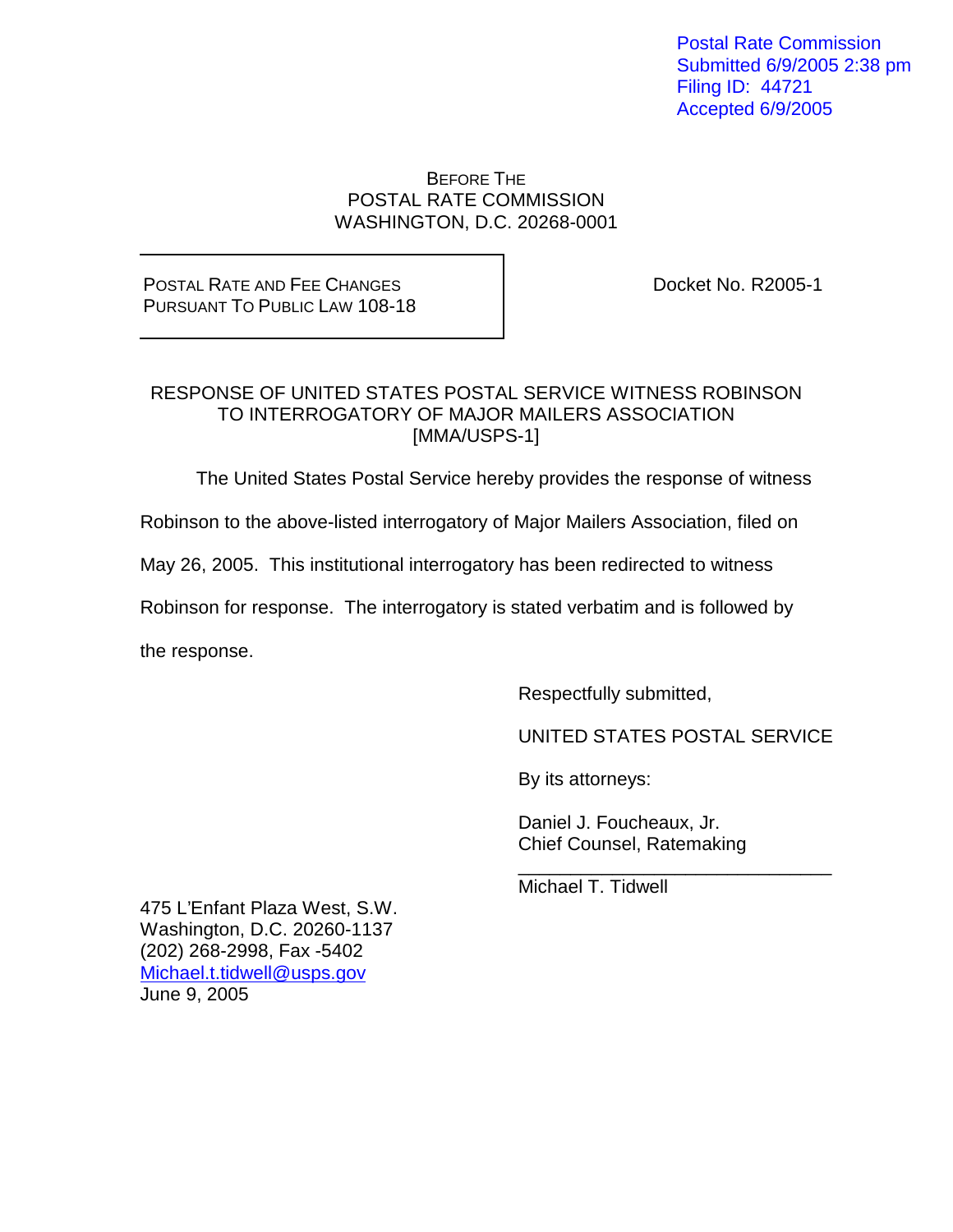MMA/USPS-1. Please refer to the response to Interrogatory MMA/USPS-T21-16 (redirected from USPS witness Abdirahman) where you discuss the relationship of PostalOne! cost savings with workshare cost savings. You state, in part,

While PostalOne! may facilitate worksharing, installation of PostalOne! in and of itself does not consist of "worksharing." "Worksharing" includes presortation, making mail automation compatible, and dropshipping mail closer to destination and generally involves customers performing work that the Postal Service would otherwise do. To the extent that PostalOne! customers perform worksharing activities, the costs avoided by that worksharing are incorporated in the cost avoidance models presented by witnesses Abdirahman, Miller and Mayes. However, these models do not explicitly distinguish worksharing performed by PostalOne! customers from worksharing performed by other customers.

- A. Please confirm that, to the extent PostalOne! cost savings are reflected in the mail flow models presented by USPS witnesses Abdirahman, all First-Class workshare mailers are given equal credit (on a per piece basis) for those cost savings. If you cannot confirm, please explain.
- B. If First-Class workshare mailers perform work that would ordinarily be performed by Postal employees as a result of the employment of PostalOne!, why do you not consider this a form of worksharing?
- C. If First-Class workshare mailers can dropship their mail closer to the destination saving both dock transfer and transportation costs, why do you not consider this a form of worksharing?
- D. Why is it fair and equitable to give all First-Class workshare mailers partial credit for work performed by only 38 mailers that allows the Postal Service to save significant amounts of money per year?

# **RESPONSE:**

A. Not confirmed. As noted in the original response, the use of

PostalOne! facilitates worksharing, it is not considered worksharing, in

and of itself. Witness Abdirahman estimates costs avoided when

specified worksharing activities (presorting, making mail automation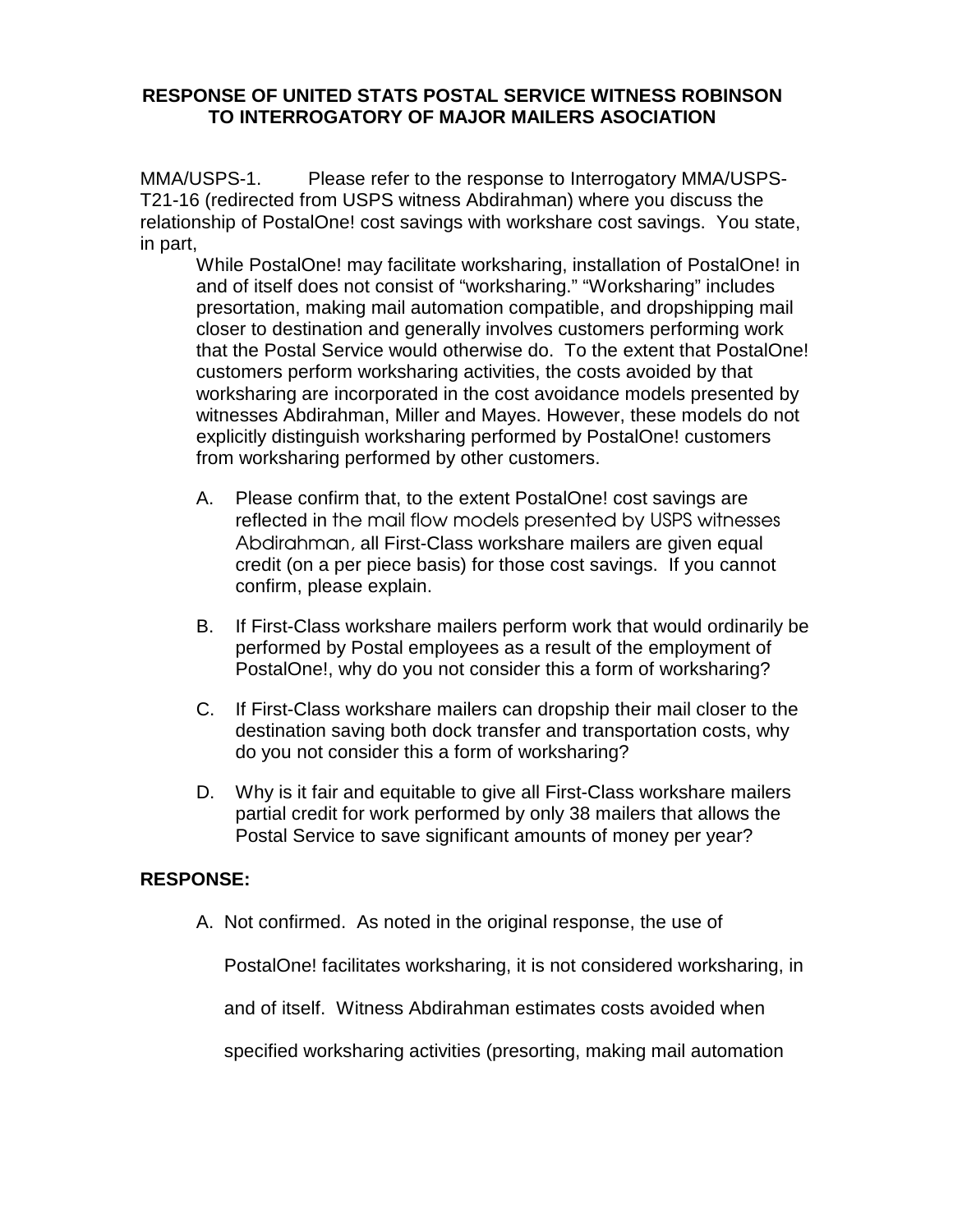#### **RESPONSE to MMA/USPS-1 (continued):**

compatible) are performed. Avoided costs are inherently averages and not mailer-specific estimates; they do not result in adjustments to individual customer's rates based on the customer's use of PostalOne! or any other method of mail preparation. PostalOne! customers preparing presorted First-Class Mail receive the same rate discounts, given a level of worksharing, as non-PostalOne! customers.

B. Rate categories for worksharing have been proposed in prior cases based on the Postal Service's determination that mail prepared in particular ways will reduce the Postal Service's processing and other costs. While some customers may undertake activities that reduce Postal Service costs (for example, to improve service), not all of these activities are incorporated into the current workshare program.

The First-Class Mail rate structure recommended by the Postal Rate Commission in Docket No. R2001-1 did not incorporate a consideration of PostalOne! in the calculation of the First-Class Mail discounts. In this docket, the Postal Service has requested a 5.4 percent across-the-board increase in virtually all rates and fees including presorted First-Class Mail rates. The across-the-board approach maintains the current (Docket No. R2001-1) rate and classification structure, is both fair and equitable, and results in rates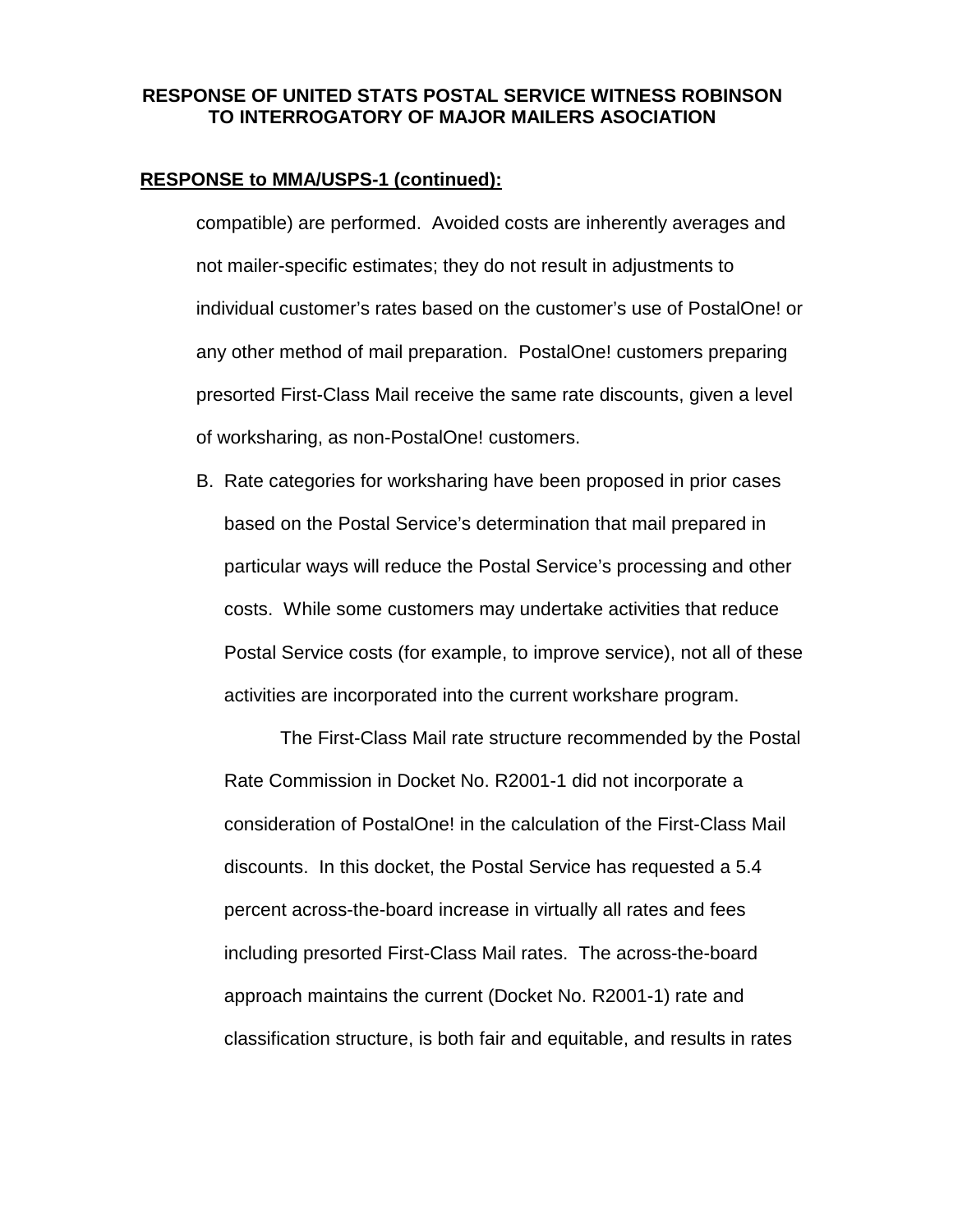#### **RESPONSE to MMA/USPS-1 (continued):**

that meet all of the pricing criteria of the Postal Reorganization Act. As suggested by the question, one option would have been to propose a direct recognition of PostalOne! use within the First-Class Mail rate structure with the assumed result being that PostalOne! customers may have qualified for lower First-Class Mail rates. If this approach had been used, effectively, PostalOne! customers would have borne less of the escrow burden than customers who did not use PostalOne!. Because the escrow requirement does not vary with PostalOne! use, or with mail volume, and is not based on the provision of any postal service, it would be unreasonable to propose that any of these bases be used to allocate the escrow-related increase in the revenue requirement. Given the lack of association of the escrow requirement with the provision of postal services, I do not believe that it would be fair and equitable to exempt any subclass or portion of a subclass – either partially or totally – from an equal share in this Congressionallymandated burden. See responses to VP/USPS-T27-5(d), VP/USPS-T27-6(f)(iii), POIR No. 4, Question 3(c), and POIR 5, Question 4(c).

In a more typical omnibus rate case, the Postal Service may have considered alternate pricing and classification structures, including, possibly, some recognition of factors such as the use of PostalOne! However, it is not clear that this consideration would have